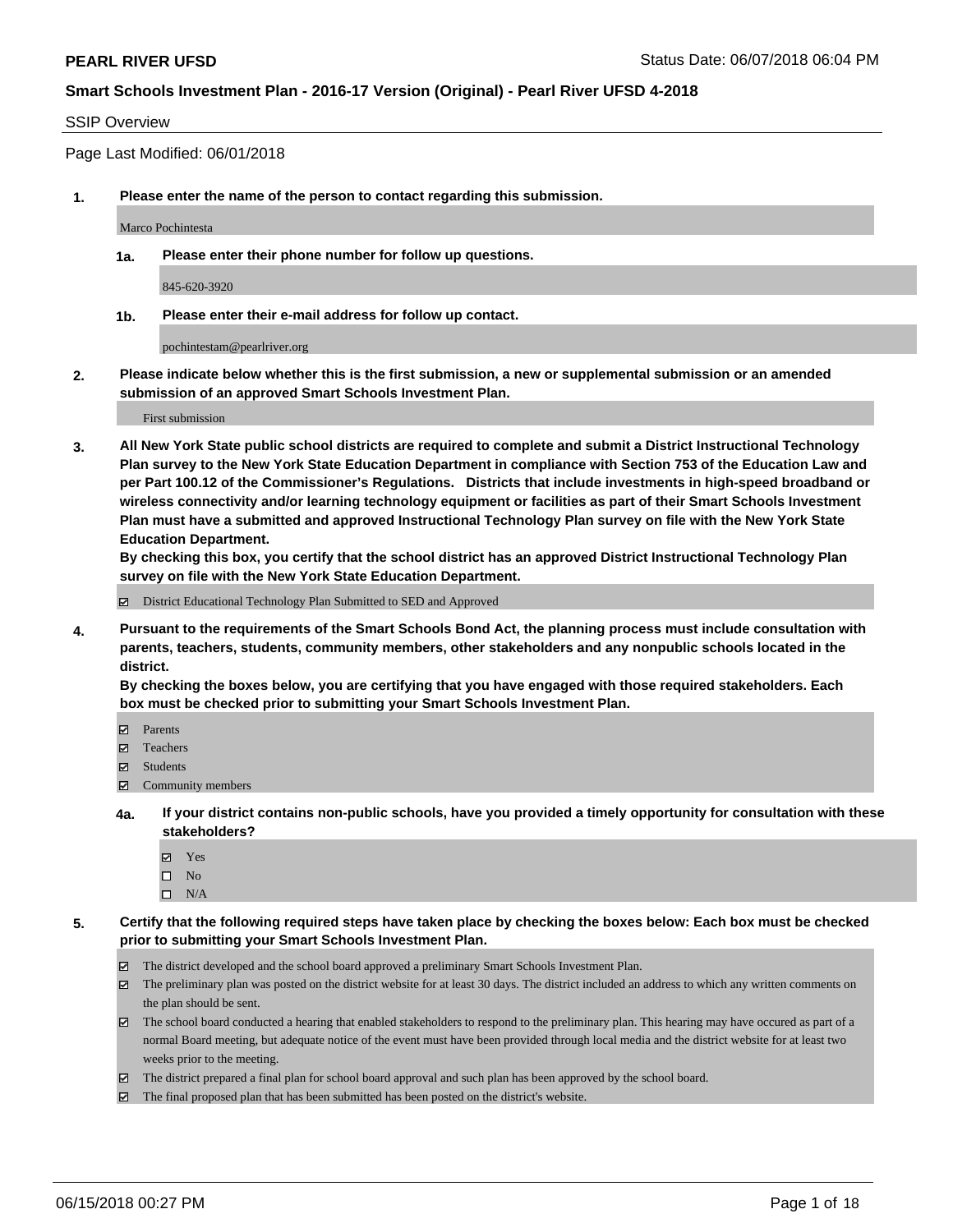#### SSIP Overview

Page Last Modified: 06/01/2018

**5a. Please upload the proposed Smart Schools Investment Plan (SSIP) that was posted on the district's website, along with any supporting materials. Note that this should be different than your recently submitted Educational Technology Survey. The Final SSIP, as approved by the School Board, should also be posted on the website and remain there during the course of the projects contained therein.**

PRSD SSIP Final BOE 050316.pdf

**5b. Enter the webpage address where the final Smart Schools Investment Plan is posted. The Plan should remain posted for the life of the included projects.**

http://www.pearlriver.org/district\_publications

**6. Please enter an estimate of the total number of students and staff that will benefit from this Smart Schools Investment Plan based on the cumulative projects submitted to date.**

2,434

**7. An LEA/School District may partner with one or more other LEA/School Districts to form a consortium to pool Smart Schools Bond Act funds for a project that meets all other Smart School Bond Act requirements. Each school district participating in the consortium will need to file an approved Smart Schools Investment Plan for the project and submit a signed Memorandum of Understanding that sets forth the details of the consortium including the roles of each respective district.**

 $\Box$  The district plans to participate in a consortium to partner with other school district(s) to implement a Smart Schools project.

**8. Please enter the name and 6-digit SED Code for each LEA/School District participating in the Consortium.**

| <b>Partner LEA/District</b> | <b>ISED BEDS Code</b> |
|-----------------------------|-----------------------|
| (No Response)               | (No Response)         |

#### **9. Please upload a signed Memorandum of Understanding with all of the participating Consortium partners.**

(No Response)

**10. Your district's Smart Schools Bond Act Allocation is:**

\$876,023

**11.** Enter the budget sub-allocations by category that you are submitting for approval at this time. If you are not budgeting SSBA funds for a category, please enter 0 (zero.) If the value entered is \$0, you will not be required to complete that survey question.

|                                       | Sub-<br>Allocations |
|---------------------------------------|---------------------|
| <b>School Connectivity</b>            | 876,023             |
| Connectivity Projects for Communities | $\overline{0}$      |
| Classroom Technology                  | $\overline{0}$      |
| Pre-Kindergarten Classrooms           | $\overline{0}$      |
| Replace Transportable Classrooms      | 0                   |
| <b>High-Tech Security Features</b>    | $\overline{0}$      |
| Totals:                               | 876,023             |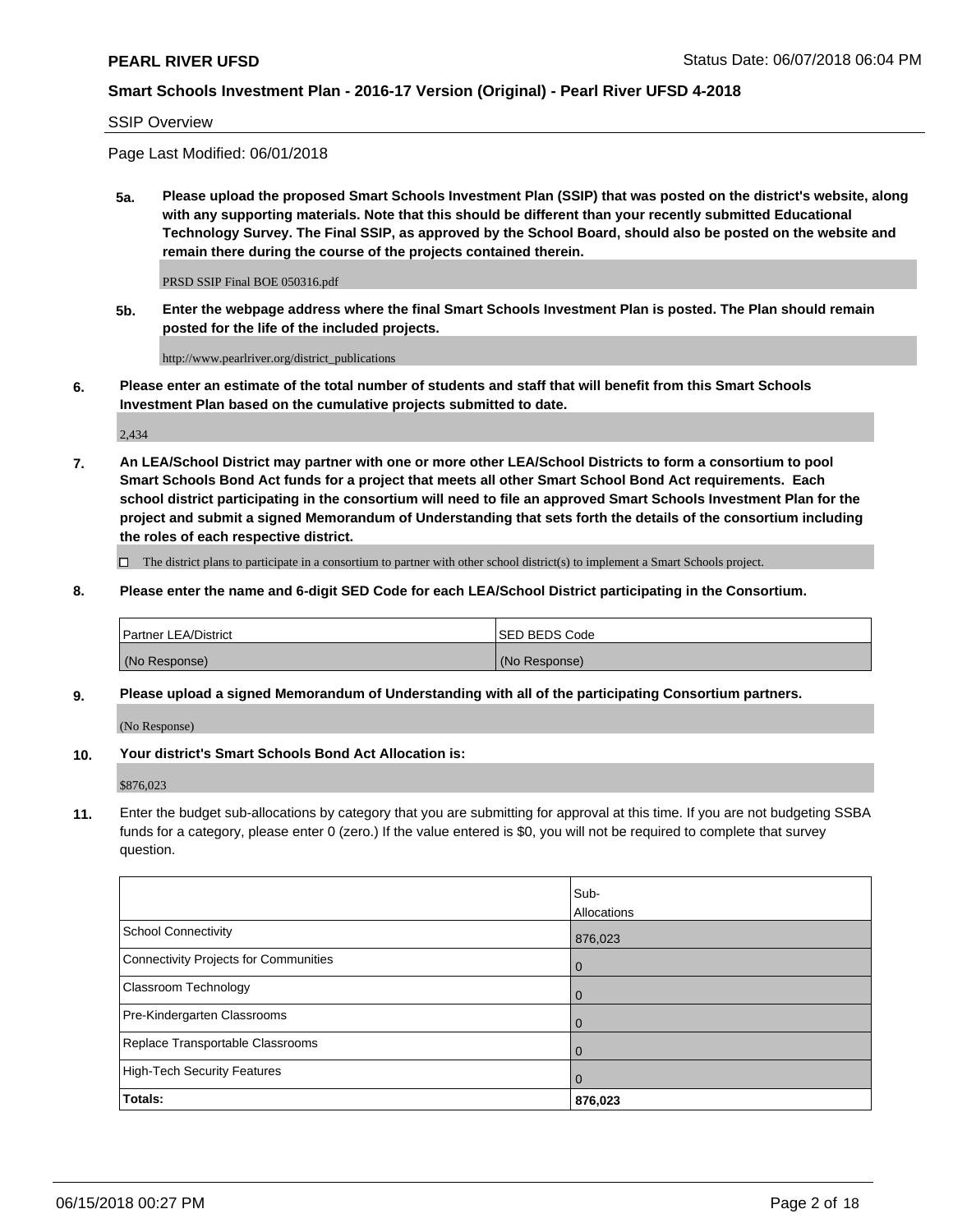### School Connectivity

Page Last Modified: 06/01/2018

- **1. In order for students and faculty to receive the maximum benefit from the technology made available under the Smart Schools Bond Act, their school buildings must possess sufficient connectivity infrastructure to ensure that devices can be used during the school day. Smart Schools Investment Plans must demonstrate that:**
	- **• sufficient infrastructure that meets the Federal Communications Commission's 100 Mbps per 1,000 students standard currently exists in the buildings where new devices will be deployed, or**
	- **• is a planned use of a portion of Smart Schools Bond Act funds, or**
	- **• is under development through another funding source.**

**Smart Schools Bond Act funds used for technology infrastructure or classroom technology investments must increase the number of school buildings that meet or exceed the minimum speed standard of 100 Mbps per 1,000 students and staff within 12 months. This standard may be met on either a contracted 24/7 firm service or a "burstable" capability. If the standard is met under the burstable criteria, it must be:**

**1. Specifically codified in a service contract with a provider, and**

**2. Guaranteed to be available to all students and devices as needed, particularly during periods of high demand, such as computer-based testing (CBT) periods.**

### **Please describe how your district already meets or is planning to meet this standard within 12 months of plan submission.**

Currently PRSD has contracted bandwidth connectivity to 300 Mbps through our Internet Service Provider, Lower Hudson Regional Information Center. This level of connectivity has enabled the district to meet and exceed the minimum standard of 100 Mbps per 1,000 students as set by the FCC. The SSBA funding will work as an investment in technology for the network infrastructure providing with a robust wireless and wired network to meet the needs of instructional technology in the classroom and computer based testing as it becomes practice.

- **1a. If a district believes that it will be impossible to meet this standard within 12 months, it may apply for a waiver of this requirement, as described on the Smart Schools website. The waiver must be filed and approved by SED prior to submitting this survey.**
	- $\Box$  By checking this box, you are certifying that the school district has an approved waiver of this requirement on file with the New York State Education Department.
- **2.** Connectivity Speed Calculator **(Required)**

|                         | l Number of<br><b>Students</b> | Multiply by<br>100 Kbps | Divide by 1000 Current Speed<br>to Convert to<br>Required<br>Speed in Mb | in Mb | <b>Expected</b><br>Speed to be<br>Attained Within Required<br>12 Months | <b>Expected Date</b><br><b>When</b><br>Speed Will be<br>Met |
|-------------------------|--------------------------------|-------------------------|--------------------------------------------------------------------------|-------|-------------------------------------------------------------------------|-------------------------------------------------------------|
| <b>Calculated Speed</b> | 2.434                          | 243.400                 | 243.4                                                                    | 300   | 300                                                                     | already met                                                 |

### **3. Describe how you intend to use Smart Schools Bond Act funds for high-speed broadband and/or wireless connectivity projects in school buildings.**

The Pearl River School District Smart Schools Bond allocation will provide for upgrades to our internal network backbone which will allow us to provide 10 Gigabit connectivity between and within each school building. The allocation will permit us to replace all Cisco networking switches in all buildings enabling the district to increase connectivity and provide access to high-speed internet for rich content delivery in the classroom and improve instructional resources. Presently our schools have outdated and insufficient Wi-Fi connectivity to allow for the use of 1:1 devices by our students. A portion of the funds allocated in the School Connectivity budget category will be used to build a robust Wi-Fi infrastructure with enhanced mobile device management to provide students with greater access to rigorous and rich online educational content through a BYOD model and our 1:1 Google Chromebook initiative. This will ensure access to online content anytime and anywhere.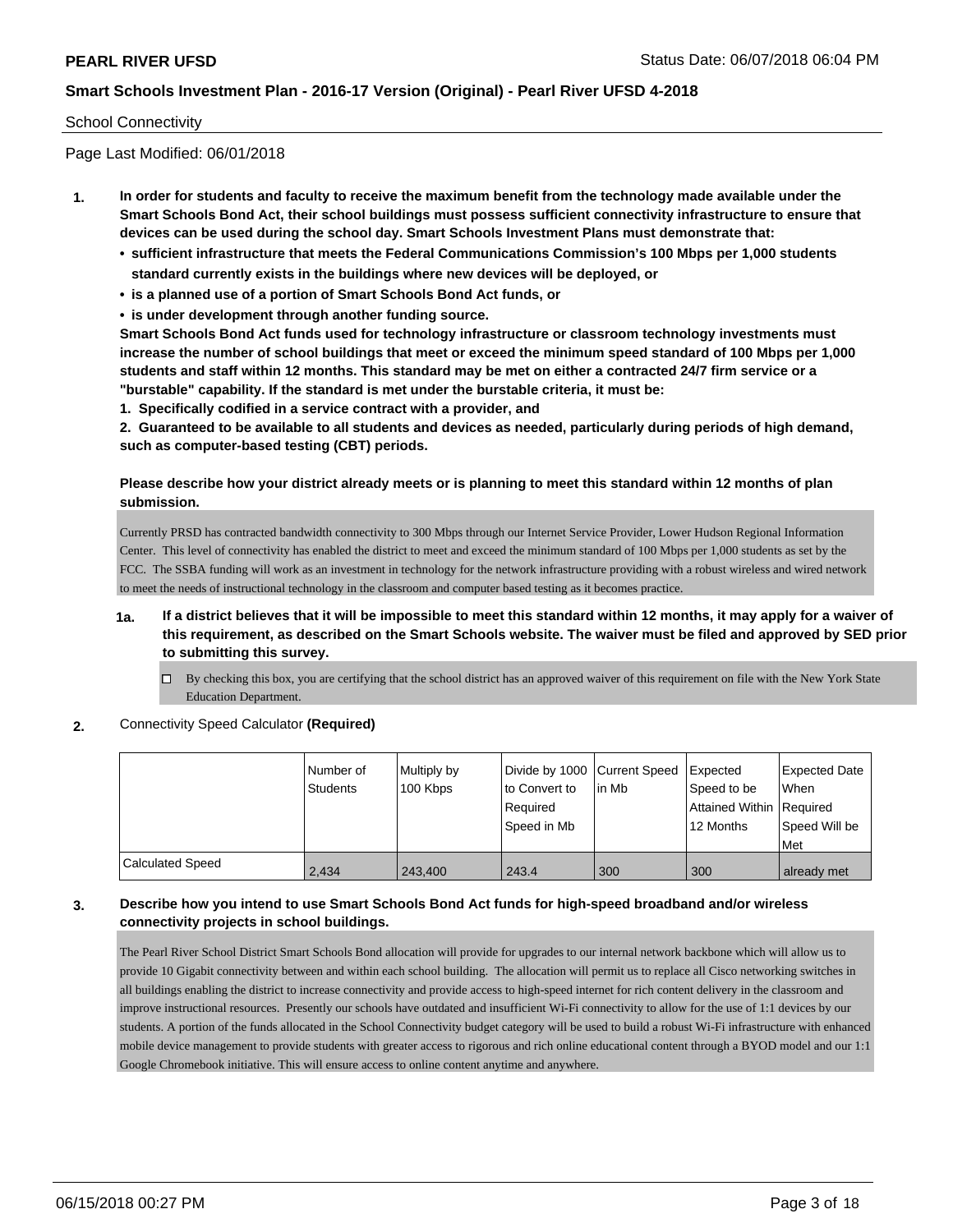#### School Connectivity

Page Last Modified: 06/01/2018

**4. Describe the linkage between the district's District Instructional Technology Plan and the proposed projects. (There should be a link between your response to this question and your response to Question 1 in Part E. Curriculum and Instruction "What are the district's plans to use digital connectivity and technology to improve teaching and learning?)**

The PRSD Smart Schools Investment Plan is consistent with the PRSD Technology Plan focused on technology integration as an instructional resource to teaching and learning and a purposeful migration to 1:1 computing, utilizing both district and personal student/teacher resources (BYOD). This includes building and sustaining a comprehensive infrastructure through a scalable network; improved capacity for wireless connectivity and access; reliable, robust and up to date technology environments; and improved instruction and operations through data management.

**5. If the district wishes to have students and staff access the Internet from wireless devices within the school building, or in close proximity to it, it must first ensure that it has a robust Wi-Fi network in place that has sufficient bandwidth to meet user demand.**

**Please describe how you have quantified this demand and how you plan to meet this demand.**

As the number of wireless devices, both District owned and personal (BYOD) increased, it became apparent that both network infrastructure and wireless access capacity needed to improve. The Pearl River School District SSIP reflects an upgrade in backbone infrastructure switches and expansion of wireless access points to provide 1:1 classroom density rather than multi-classroom coverage areas. The planned upgrades in fiber optic wiring, switches, access points and servers will enable the District the provide a powerful and scalable network to support emerging technologies.

**6. As indicated on Page 5 of the guidance, the Office of Facilities Planning will have to conduct a preliminary review of all capital projects, including connectivity projects.**

**Please indicate on a separate row each project number given to you by the Office of Facilities Planning.**

| <b>Project Number</b> |  |
|-----------------------|--|
| 50-03-08-03-7-999-BA1 |  |

**7. Certain high-tech security and connectivity infrastructure projects may be eligible for an expedited review process as determined by the Office of Facilities Planning.**

**Was your project deemed eligible for streamlined review?**

Yes

- **7a. Districts that choose the Streamlined Review Process will be required to certify that they have reviewed all installations with their licensed architect or engineer of record and provide that person's name and license number. The licensed professional must review the products and proposed method of installation prior to implementation and review the work during and after completion in order to affirm that the work was codecompliant, if requested.**
	- I certify that I have reviewed all installations with a licensed architect or engineer of record.
- **8. Include the name and license number of the architect or engineer of record.**

| Name       | License Number |
|------------|----------------|
| Andre Keel | 29102          |

**9.** If you are submitting an allocation for **School Connectivity** complete this table. **Note that the calculated Total at the bottom of the table must equal the Total allocation for this category that you entered in the SSIP Overview overall budget.**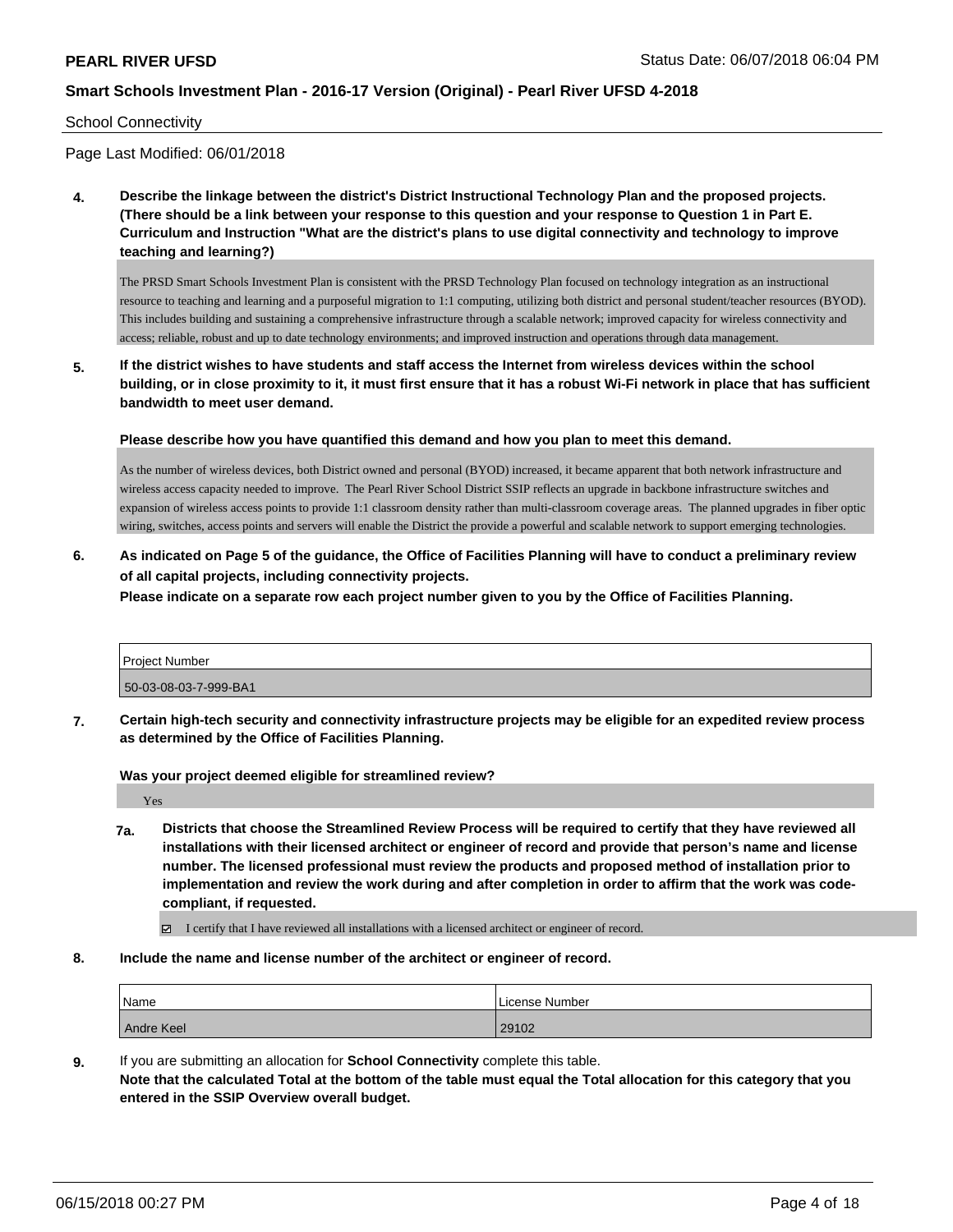### School Connectivity

Page Last Modified: 06/01/2018

|                                            | Sub-         |
|--------------------------------------------|--------------|
|                                            | Allocation   |
| Network/Access Costs                       | 614,580      |
| <b>Outside Plant Costs</b>                 | $\mathbf 0$  |
| School Internal Connections and Components | 261,443      |
| <b>Professional Services</b>               | $\mathbf 0$  |
| Testing                                    | $\mathbf{0}$ |
| <b>Other Upfront Costs</b>                 | $\mathbf 0$  |
| <b>Other Costs</b>                         | $\Omega$     |
| Totals:                                    | 876,023      |

**10. Please detail the type, quantity, per unit cost and total cost of the eligible items under each sub-category. This is especially important for any expenditures listed under the "Other" category. All expenditures must be eligible for tax-exempt financing to be reimbursed through the SSBA. Sufficient detail must be provided so that we can verify this is the case. If you have any questions, please contact us directly through smartschools@nysed.gov. NOTE: Wireless Access Points should be included in this category, not under Classroom Educational Technology, except those that will be loaned/purchased for nonpublic schools.**

| Select the allowable expenditure<br>type.<br>Repeat to add another item under<br>each type. | Item to be purchased                                                   | Quantity       | Cost per Item | <b>Total Cost</b> |
|---------------------------------------------------------------------------------------------|------------------------------------------------------------------------|----------------|---------------|-------------------|
| <b>Connections/Components</b>                                                               | C2960X-STACK- Catalyst 2960-X<br><b>FlexStack Plus Stacking Module</b> | 55             | 598           | 32,890            |
| Network/Access Costs                                                                        | C9300-24T-EDU- Catalyst 9300 24-<br>port data only, K12                | 9              | 2,345         | 21,105            |
| <b>Network/Access Costs</b>                                                                 | C9300-48U-EDU- Catalyst 9300 48-<br>port UPOE, K12                     | $\overline{2}$ | 5.255         | 10,510            |
| <b>Connections/Components</b>                                                               | C9300-NM-8X- Catalyst 9300 8 x<br>10GE Network Module                  | 11             | 1.275         | 14,025            |
| Network/Access Costs                                                                        | C9300-NW-A-24-EDU- C9300 Network 9<br>Advantage, 24-port license K12   |                | 650           | 5,850             |
| <b>Network/Access Costs</b>                                                                 | C9300-NW-A-48-EDU- C9300 Network 2<br>Advantage, 48-port license K12   |                | 1.300         | 2,600             |
| Network/Access Costs                                                                        | C9500-40X-EDU- Catalyst 9500 40-<br>port 10G, K12                      | 2              | 12,340        | 24,680            |
| Network/Access Costs                                                                        | C9500-NW-A-EDU- C9500 Network<br>Advantage, high-density license K12   | $\overline{2}$ | 5,000         | 10,000            |
| <b>Connections/Components</b>                                                               | CAB-SPWR-30CM- Catalyst Stack<br>Power Cable 30 CM                     | 11             | 48            | 528               |
| <b>Connections/Components</b>                                                               | CAB-STK-E-1M=- Cisco Bladeswitch<br>1M stack cable                     | 7              | 100           | 700               |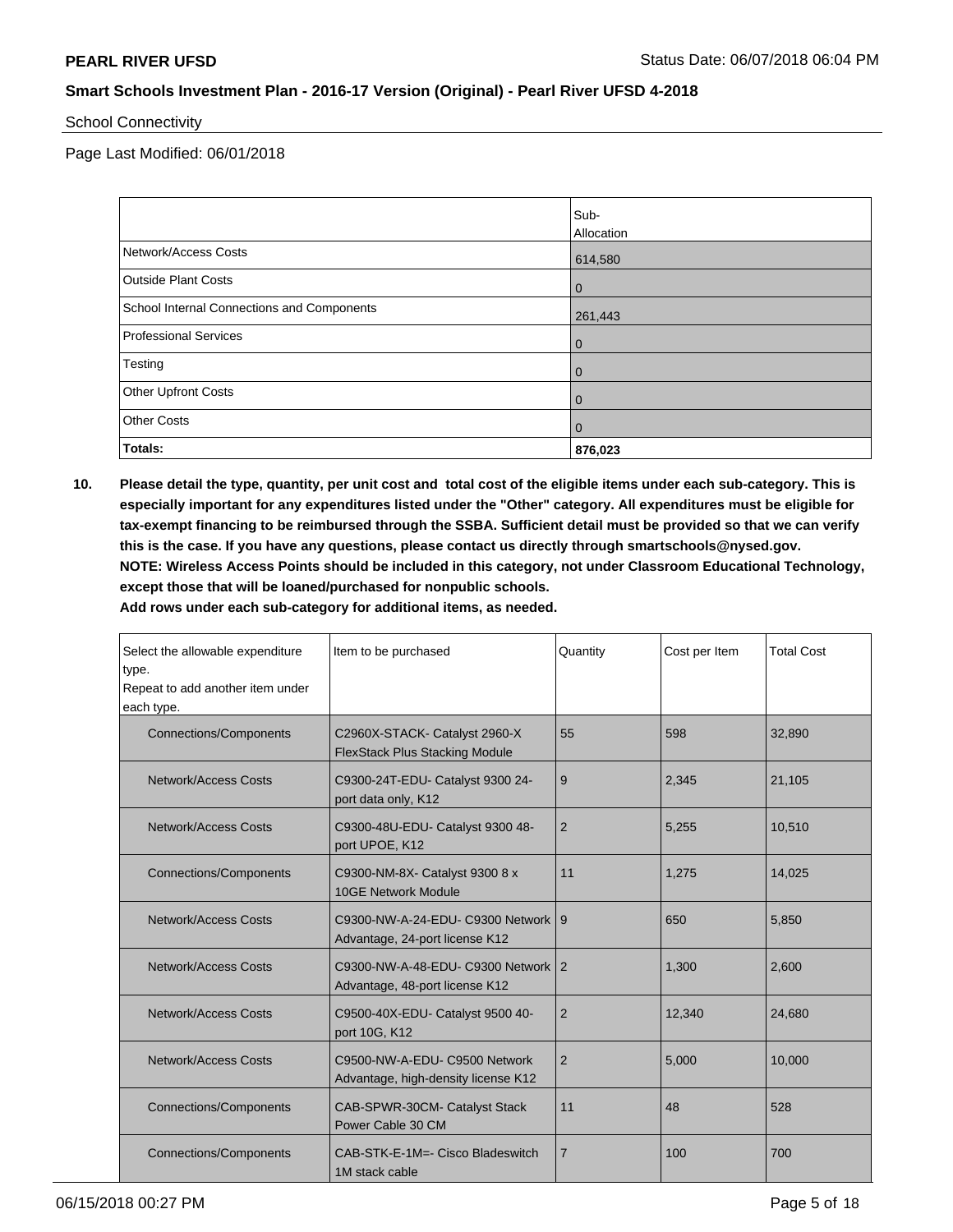# School Connectivity

## Page Last Modified: 06/01/2018

| Select the allowable expenditure<br>type.<br>Repeat to add another item under<br>each type. | Item to be purchased                                                                   | Quantity       | Cost per Item | <b>Total Cost</b> |
|---------------------------------------------------------------------------------------------|----------------------------------------------------------------------------------------|----------------|---------------|-------------------|
| <b>Connections/Components</b>                                                               | CAB-STK-E-3M=- Cisco Bladeswitch<br>3M stack cable                                     | $\overline{7}$ | 150           | 1.050             |
| <b>Network/Access Costs</b>                                                                 | EDU-C2960X-48FPD-L- Catalyst<br>2960-X 48 GigE PoE 740W, 2 x 10G<br>SFP+, LAN Base K12 | 34             | 3,998         | 135,932           |
| <b>Network/Access Costs</b>                                                                 | EDU-C2960X-48FPS-L- Catalyst<br>2960-X 48 GigE PoE 740W, 4 x 1G<br>SFP, LAN Base K12   | 21             | 3,298         | 69.258            |
| <b>Connections/Components</b>                                                               | GLC-TE=- 1000BASE-T SFP<br>transceiver module for Category 5<br>copper wire            | 8              | 225           | 1,800             |
| <b>Connections/Components</b>                                                               | PS-NIS-SVS3- Cisco Switch<br>Installation and Configuration                            | $\mathbf{1}$   | 85,000        | 85,000            |
| Network/Access Costs                                                                        | PWR-C1-1100WAC/2-1100W AC<br>Config 1 Secondary Power Supply                           | $\overline{2}$ | 950           | 1,900             |
| <b>Network/Access Costs</b>                                                                 | PWR-C1-350WAC/2-350W AC Config<br>1 SecondaryPower Supply                              | 9              | 325           | 2,925             |
| <b>Network/Access Costs</b>                                                                 | PWR-C4-950WAC-R-950W AC<br>Config 4 Power Supply front to back<br>cooling              | $\overline{2}$ | 1,050         | 2,100             |
| <b>Network/Access Costs</b>                                                                 | PWR-C4-950WAC-R/2-950W AC<br>Config 4 Power Supply front to back<br>cooling            | $\overline{2}$ | 1,050         | 2,100             |
| <b>Connections/Components</b>                                                               | SFP-10G-LRM=- 10GBASE-LRM SFP<br>Module                                                | 33             | 550           | 18,150            |
| <b>Connections/Components</b>                                                               | SFP-10G-LR-S=- 10GBASE-LR SFP<br>Module, Enterprise-Class                              | 24             | 1,000         | 24,000            |
| Connections/Components                                                                      | SFP-H10GB-CU1M-10GBASE-CU<br>SFP+ Cable 1 Meter                                        | 16             | 50            | 800               |
| <b>Connections/Components</b>                                                               | STACK-T1-50CM-50CM Type 1<br><b>Stacking Cable</b>                                     | 11             | 50            | 550               |
| <b>Network/Access Costs</b>                                                                 | AIR-ANT2524DW-R-2.4 GHz 2 dBi/5<br>GHz 4 dBi Dipole Ant., White, RP-TNC                | 128            | 23            | 2,944             |
| Network/Access Costs                                                                        | AIR-AP2802E-B-K9-802.11ac W2 AP<br>w/CA; 4x4:3; Ext Ant; 2xGbE, B<br>Domain            | 12             | 723           | 8,676             |
| <b>Network/Access Costs</b>                                                                 | AIR-AP2802E-BK910-802.11ac W2<br>10 AP w/CleanAir; 4x4:3; Ext Ant; B                   | $\overline{2}$ | 7,225         | 14,450            |
| <b>Network/Access Costs</b>                                                                 | AIR-AP2802I-B-K9-802.11ac W2 AP<br>w/CA; 4x4:3; Int Ant; 2xGbE B                       | 19             | 673           | 12,787            |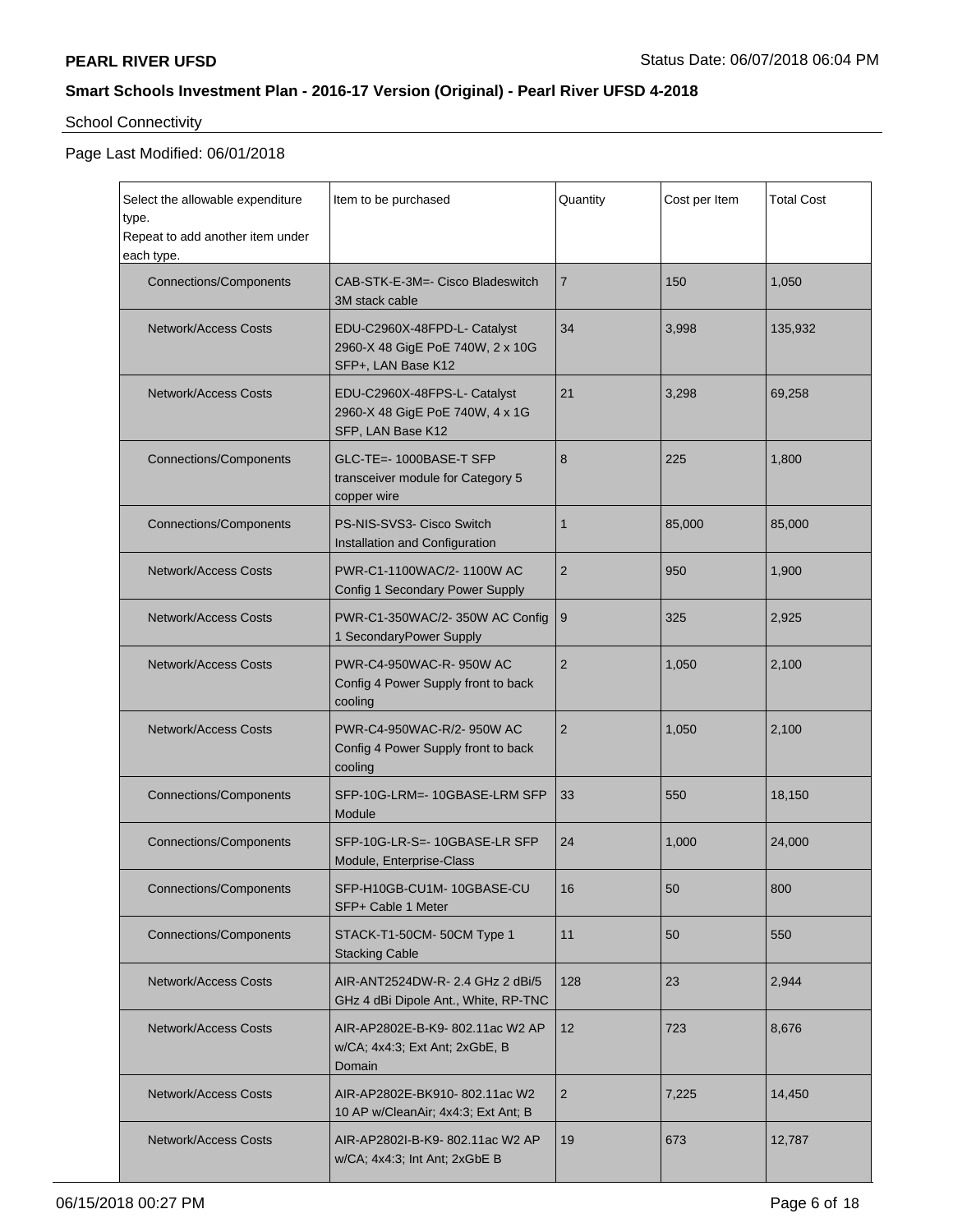# School Connectivity

## Page Last Modified: 06/01/2018

| Select the allowable expenditure<br>type.<br>Repeat to add another item under<br>each type. | Item to be purchased                                                                                                                                  | Quantity       | Cost per Item | <b>Total Cost</b> |
|---------------------------------------------------------------------------------------------|-------------------------------------------------------------------------------------------------------------------------------------------------------|----------------|---------------|-------------------|
| Network/Access Costs                                                                        | AIR-AP2802I-BK910-802.11ac W2 10<br>AP w/CA; 4x4:3; Int Ant; 2xGbE, B<br>Domain                                                                       | 21             | 6,725         | 141,225           |
| <b>Network/Access Costs</b>                                                                 | AIR-PSU1-770W-770W AC Hot-Plug<br>Power Supply for 5520 Controller                                                                                    | $\mathbf{1}$   | 350           | 350               |
| <b>Connections/Components</b>                                                               | ASV-CSC-WLCHA-IMP- Installation<br>and Configuration of Wireless<br>Controllers                                                                       | 1              | 11,750        | 11,750            |
| Network/Access Costs                                                                        | EDU-CT5520-50-K9- Cisco 5520<br>Wireless Controller supporting 50 APs<br>K <sub>12</sub>                                                              | 1              | 12,500        | 12,500            |
| <b>Network/Access Costs</b>                                                                 | EDU-CT5520-K9- Cisco 5520 Wireless<br>Controller w/rack mounting kit K12                                                                              | 1              | 10,000        | 10,000            |
| Network/Access Costs                                                                        | LIC-CT5520-1A- Cisco 5520 Wireless<br>Controller 1 AP Adder License                                                                                   | 210            | 100           | 21,000            |
| <b>Connections/Components</b>                                                               | SFP-H10GB-CU2-5M=- 10GBASE-CU<br>SFP+ Cable 2.5 Meter                                                                                                 | $\overline{4}$ | 50            | 200               |
| <b>Connections/Components</b>                                                               | Infrastructure Cabling Professional<br>Services Fiber Upgrade Installation of<br>12 Strand Single-Mode Fiber Optic<br>cable between the IDFs and MDFs | $\mathbf{1}$   | 70,000        | 70,000            |
| <b>Network/Access Costs</b>                                                                 | PowerEdge R740 Server                                                                                                                                 | 3              | 15,700        | 47,100            |
| Network/Access Costs                                                                        | Dell EMC SC5020 Storage Array                                                                                                                         |                | 54,588        | 54,588            |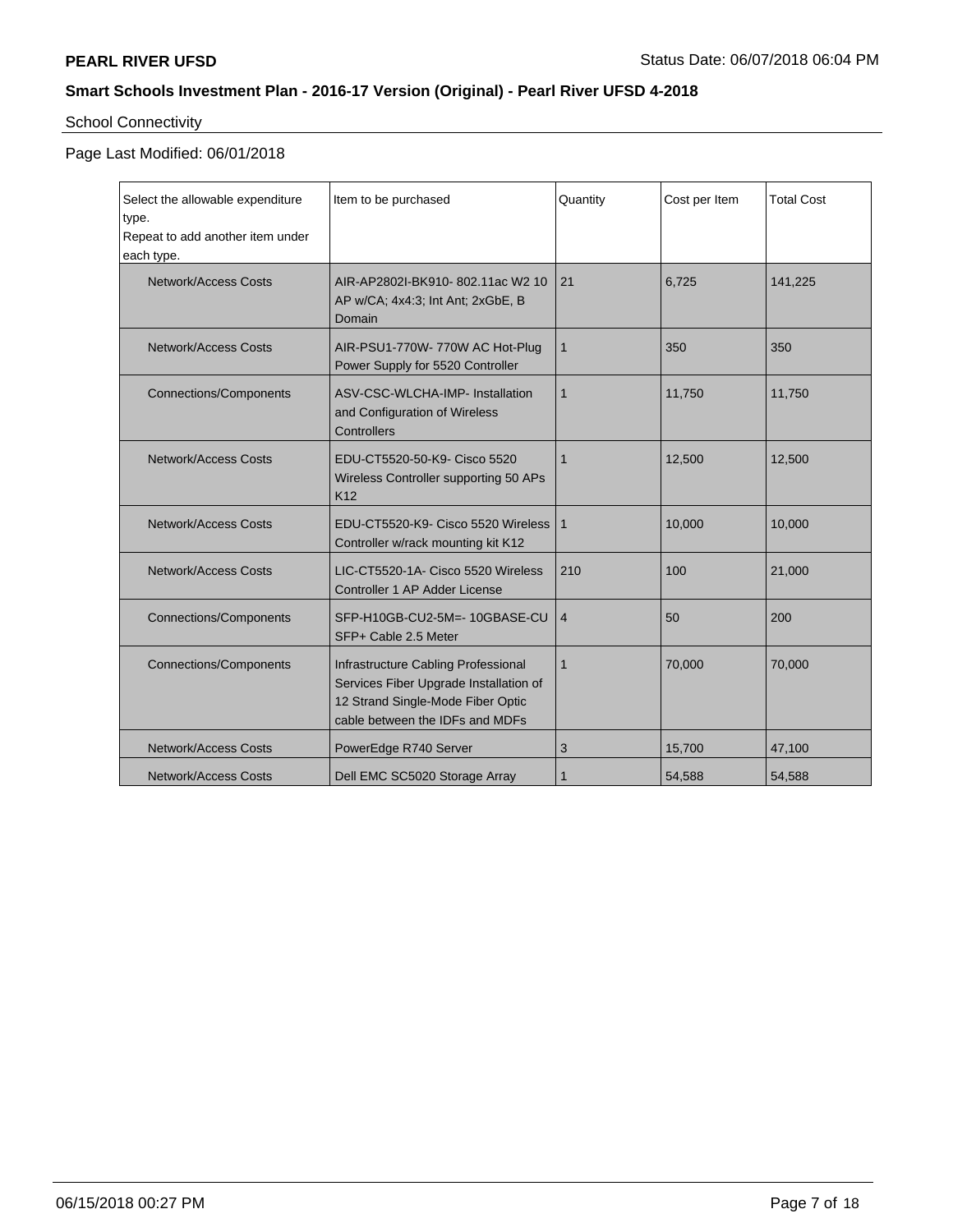Community Connectivity (Broadband and Wireless)

Page Last Modified: 06/01/2018

**1. Describe how you intend to use Smart Schools Bond Act funds for high-speed broadband and/or wireless connectivity projects in the community.**

(No Response)

**2. Please describe how the proposed project(s) will promote student achievement and increase student and/or staff access to the Internet in a manner that enhances student learning and/or instruction outside of the school day and/or school building.**

(No Response)

**3. Community connectivity projects must comply with all the necessary local building codes and regulations (building and related permits are not required prior to plan submission).**

 $\Box$  I certify that we will comply with all the necessary local building codes and regulations.

**4. Please describe the physical location of the proposed investment.**

(No Response)

**5. Please provide the initial list of partners participating in the Community Connectivity Broadband Project, along with their Federal Tax Identification (Employer Identification) number.**

| <b>Project Partners</b> | l Federal ID # |
|-------------------------|----------------|
| (No Response)           | (No Response)  |

**6.** If you are submitting an allocation for **Community Connectivity**, complete this table. **Note that the calculated Total at the bottom of the table must equal the Total allocation for this category that you entered in the SSIP Overview overall budget.**

|                                    | Sub-Allocation |
|------------------------------------|----------------|
| Network/Access Costs               | (No Response)  |
| Outside Plant Costs                | (No Response)  |
| <b>Tower Costs</b>                 | (No Response)  |
| <b>Customer Premises Equipment</b> | (No Response)  |
| Professional Services              | (No Response)  |
| Testing                            | (No Response)  |
| <b>Other Upfront Costs</b>         | (No Response)  |
| <b>Other Costs</b>                 | (No Response)  |
| Totals:                            | 0              |

**7. Please detail the type, quantity, per unit cost and total cost of the eligible items under each sub-category. This is especially important for any expenditures listed under the "Other" category. All expenditures must be capital-bond eligible to be reimbursed through the SSBA. If you have any questions, please contact us directly through smartschools@nysed.gov.**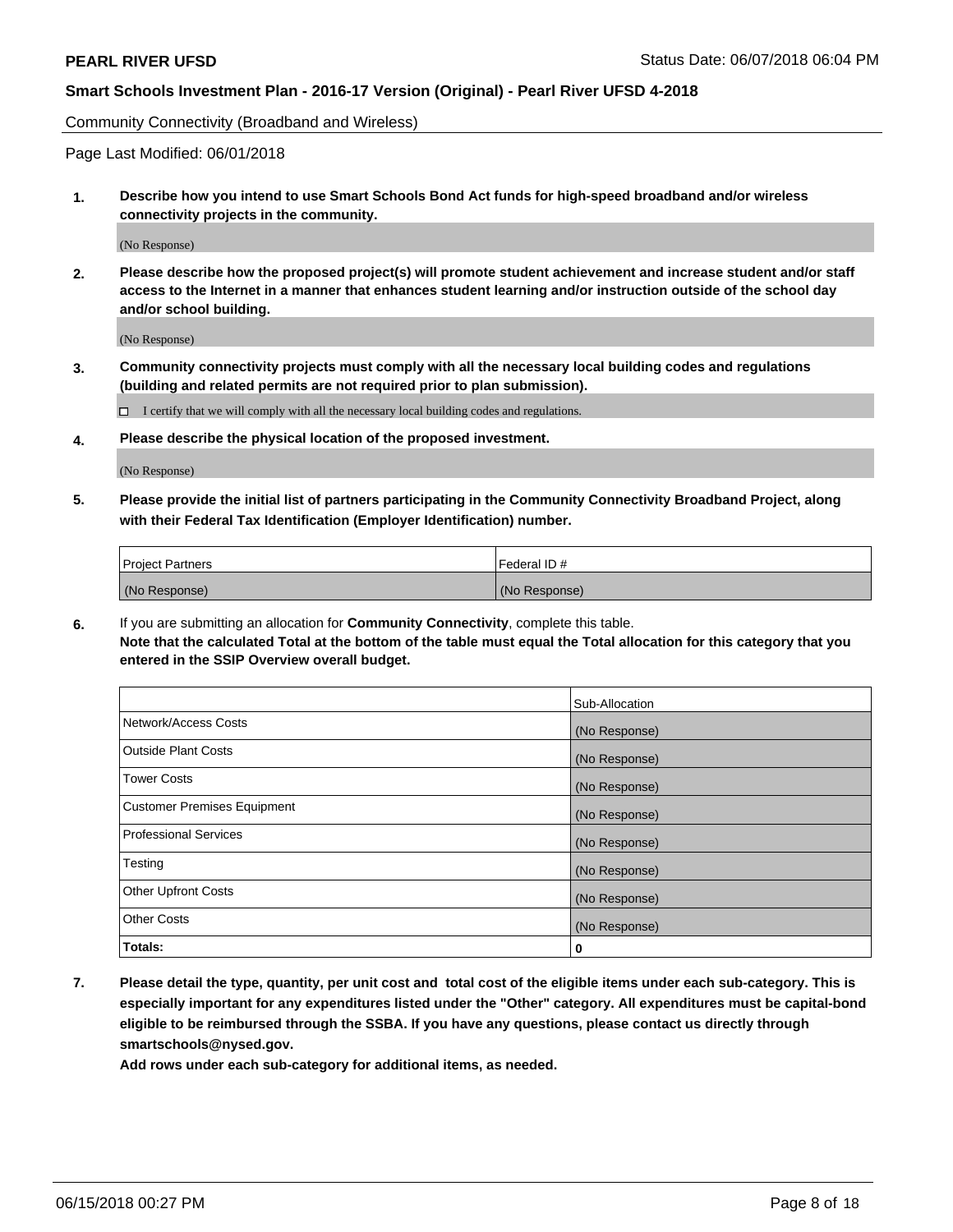Community Connectivity (Broadband and Wireless)

Page Last Modified: 06/01/2018

| Select the allowable expenditure<br>type.<br>Repeat to add another item under | Item to be purchased | Quantity      | Cost per Item | <b>Total Cost</b> |
|-------------------------------------------------------------------------------|----------------------|---------------|---------------|-------------------|
| each type.                                                                    |                      |               |               |                   |
| (No Response)                                                                 | (No Response)        | (No Response) | (No Response) | (No Response)     |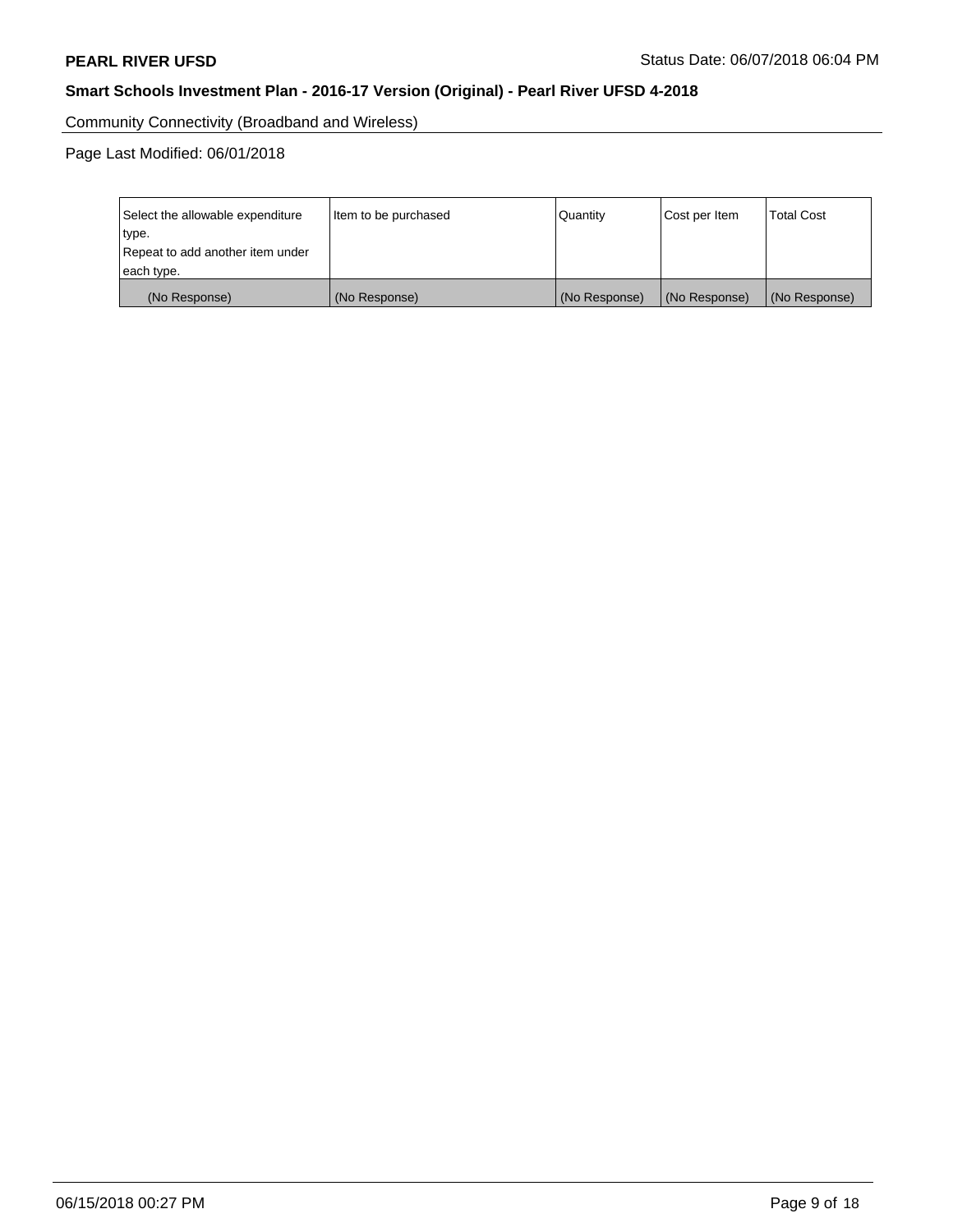### Classroom Learning Technology

Page Last Modified: 04/12/2018

**1. In order for students and faculty to receive the maximum benefit from the technology made available under the Smart Schools Bond Act, their school buildings must possess sufficient connectivity infrastructure to ensure that devices can be used during the school day. Smart Schools Investment Plans must demonstrate that sufficient infrastructure that meets the Federal Communications Commission's 100 Mbps per 1,000 students standard currently exists in the buildings where new devices will be deployed, or is a planned use of a portion of Smart Schools Bond Act funds, or is under development through another funding source.**

**Smart Schools Bond Act funds used for technology infrastructure or classroom technology investments must increase the number of school buildings that meet or exceed the minimum speed standard of 100 Mbps per 1,000 students and staff within 12 months. This standard may be met on either a contracted 24/7 firm service or a "burstable" capability. If the standard is met under the burstable criteria, it must be:**

**1. Specifically codified in a service contract with a provider, and**

**2. Guaranteed to be available to all students and devices as needed, particularly during periods of high demand, such as computer-based testing (CBT) periods.**

**Please describe how your district already meets or is planning to meet this standard within 12 months of plan submission.**

(No Response)

- **1a. If a district believes that it will be impossible to meet this standard within 12 months, it may apply for a waiver of this requirement, as described on the Smart Schools website. The waiver must be filed and approved by SED prior to submitting this survey.**
	- By checking this box, you are certifying that the school district has an approved waiver of this requirement on file with the New York State Education Department.
- **2.** Connectivity Speed Calculator **(Required)**

|                         | l Number of<br><b>Students</b> | Multiply by<br>100 Kbps | Divide by 1000 Current Speed<br>to Convert to<br>Required<br>l Speed in Mb | lin Mb           | Expected<br>Speed to be<br>Attained Within Required<br>12 Months | Expected Date<br>When<br>Speed Will be<br><b>Met</b> |
|-------------------------|--------------------------------|-------------------------|----------------------------------------------------------------------------|------------------|------------------------------------------------------------------|------------------------------------------------------|
| <b>Calculated Speed</b> | (No<br>Response)               | (No Response)           | (No<br>Response)                                                           | (No<br>Response) | (No<br>Response)                                                 | l (No<br>Response)                                   |

**3. If the district wishes to have students and staff access the Internet from wireless devices within the school building, or in close proximity to it, it must first ensure that it has a robust Wi-Fi network in place that has sufficient bandwidth to meet user demand.**

**Please describe how you have quantified this demand and how you plan to meet this demand.**

(No Response)

**4. All New York State public school districts are required to complete and submit an Instructional Technology Plan survey to the New York State Education Department in compliance with Section 753 of the Education Law and per Part 100.12 of the Commissioner's Regulations.**

**Districts that include educational technology purchases as part of their Smart Schools Investment Plan must have a submitted and approved Instructional Technology Plan survey on file with the New York State Education Department.**

- By checking this box, you are certifying that the school district has an approved Instructional Technology Plan survey on file with the New York State Education Department.
- **5. Describe the devices you intend to purchase and their compatibility with existing or planned platforms or systems. Specifically address the adequacy of each facility's electrical, HVAC and other infrastructure necessary to install and support the operation of the planned technology.**

(No Response)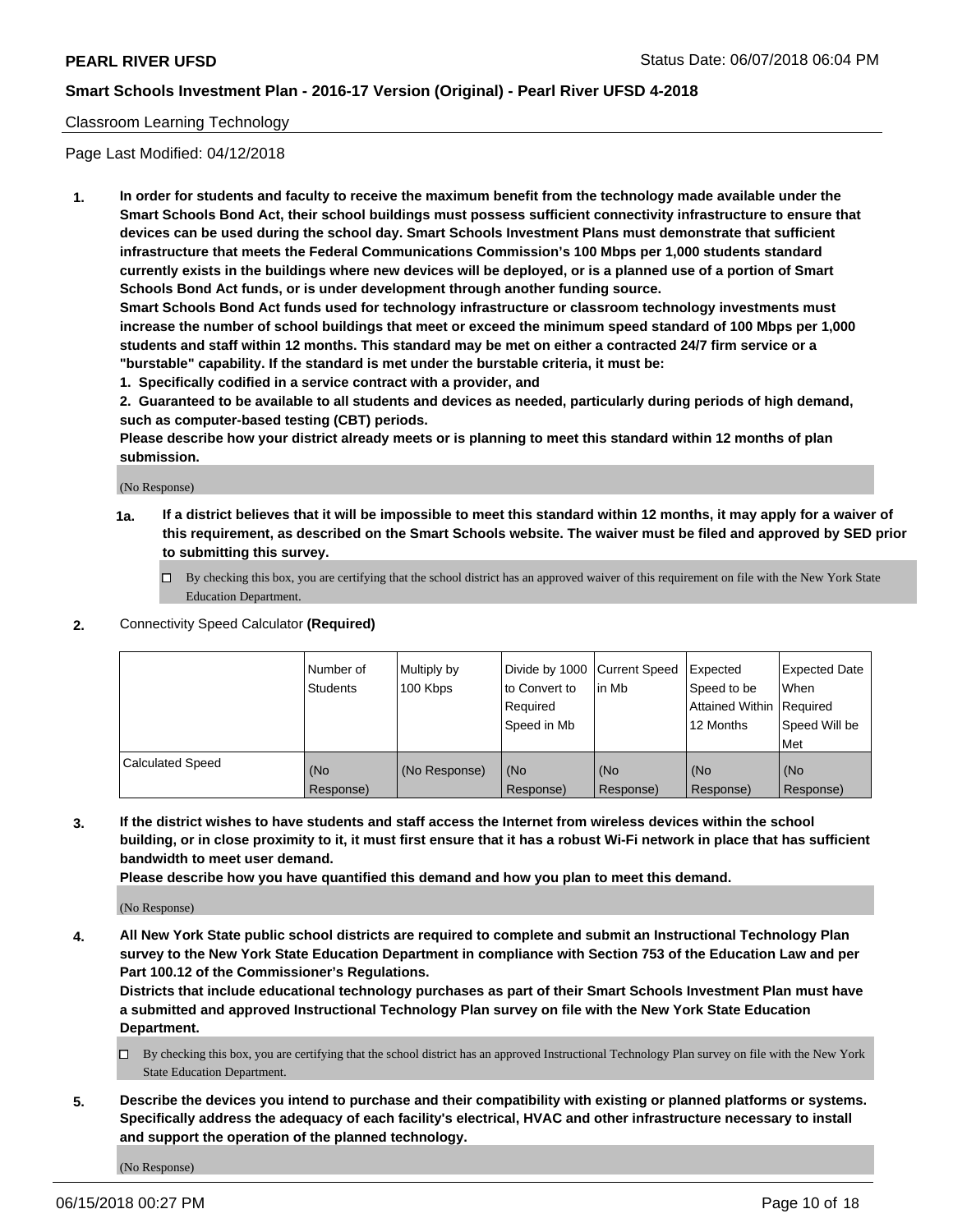#### Classroom Learning Technology

Page Last Modified: 04/12/2018

- **6. Describe how the proposed technology purchases will:**
	- **> enhance differentiated instruction;**
	- **> expand student learning inside and outside the classroom;**
	- **> benefit students with disabilities and English language learners; and**
	- **> contribute to the reduction of other learning gaps that have been identified within the district.**

**The expectation is that districts will place a priority on addressing the needs of students who struggle to succeed in a rigorous curriculum. Responses in this section should specifically address this concern and align with the district's Instructional Technology Plan (in particular Question 2 of E. Curriculum and Instruction: "Does the district's instructional technology plan address the needs of students with disabilities to ensure equitable access to instruction, materials and assessments?" and Question 3 of the same section: "Does the district's instructional technology plan address the provision of assistive technology specifically for students with disabilities to ensure access to and participation in the general curriculum?"**

(No Response)

**7. Where appropriate, describe how the proposed technology purchases will enhance ongoing communication with parents and other stakeholders and help the district facilitate technology-based regional partnerships, including distance learning and other efforts.**

(No Response)

**8. Describe the district's plan to provide professional development to ensure that administrators, teachers and staff can employ the technology purchased to enhance instruction successfully.**

**Note: This response should be aligned and expanded upon in accordance with your district's response to Question 1 of F. Professional Development of your Instructional Technology Plan: "Please provide a summary of professional development offered to teachers and staff, for the time period covered by this plan, to support technology to enhance teaching and learning. Please include topics, audience and method of delivery within your summary."**

(No Response)

- **9. Districts must contact the SUNY/CUNY teacher preparation program that supplies the largest number of the district's new teachers to request advice on innovative uses and best practices at the intersection of pedagogy and educational technology.**
	- By checking this box, you certify that you have contacted the SUNY/CUNY teacher preparation program that supplies the largest number of your new teachers to request advice on these issues.
	- **9a. Please enter the name of the SUNY or CUNY Institution that you contacted.**

(No Response)

**9b. Enter the primary Institution phone number.**

(No Response)

**9c. Enter the name of the contact person with whom you consulted and/or will be collaborating with on innovative uses of technology and best practices.**

(No Response)

**10. A district whose Smart Schools Investment Plan proposes the purchase of technology devices and other hardware must account for nonpublic schools in the district.**

**Are there nonpublic schools within your school district?**

Yes  $\hfill \square$  No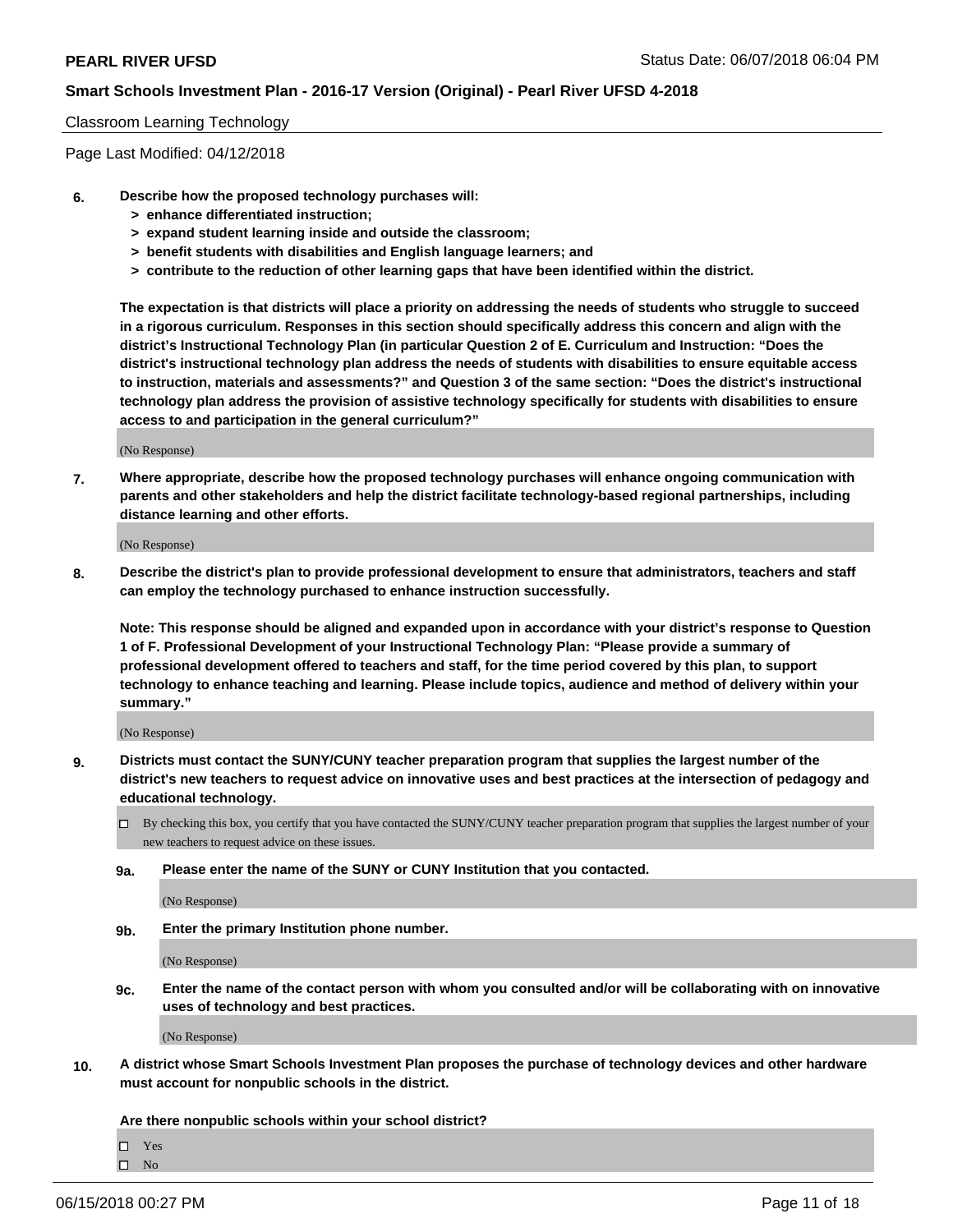Classroom Learning Technology

Page Last Modified: 04/12/2018

### **11.** Nonpublic Classroom Technology Loan Calculator

The Smart Schools Bond Act provides that any Classroom Learning Technology purchases made using Smart Schools funds shall be lent, upon request, to nonpublic schools in the district. However, no school district shall be required to loan technology in amounts greater than the total obtained and spent on technology pursuant to the Smart Schools Bond Act and the value of such loan may not exceed the total of \$250 multiplied by the nonpublic school enrollment in the base year at the time of enactment.

See: http://www.p12.nysed.gov/mgtserv/smart\_schools/docs/Smart\_Schools\_Bond\_Act\_Guidance\_04.27.15\_Final.pdf.

|                                       | 1. Classroom<br>Technology<br>Sub-allocation | l 2. Public<br>Enrollment<br>$(2014 - 15)$ | l 3. Nonpublic<br>Enrollment<br>(2014-15) | 4. Sum of<br>Public and<br>l Nonpublic<br>Enrollment | l 5. Total Per<br>Pupil Sub-<br>lallocation                                                   | l 6. Total<br>Nonpublic Loan<br>Amount |
|---------------------------------------|----------------------------------------------|--------------------------------------------|-------------------------------------------|------------------------------------------------------|-----------------------------------------------------------------------------------------------|----------------------------------------|
| Calculated Nonpublic Loan<br>l Amount |                                              |                                            |                                           |                                                      | (No Response)   (No Response)   (No Response)   (No Response)   (No Response)   (No Response) |                                        |

**12. To ensure the sustainability of technology purchases made with Smart Schools funds, districts must demonstrate a long-term plan to maintain and replace technology purchases supported by Smart Schools Bond Act funds. This sustainability plan shall demonstrate a district's capacity to support recurring costs of use that are ineligible for Smart Schools Bond Act funding such as device maintenance, technical support, Internet and wireless fees, maintenance of hotspots, staff professional development, building maintenance and the replacement of incidental items. Further, such a sustainability plan shall include a long-term plan for the replacement of purchased devices and equipment at the end of their useful life with other funding sources.**

 $\square$  By checking this box, you certify that the district has a sustainability plan as described above.

**13. Districts must ensure that devices purchased with Smart Schools Bond funds will be distributed, prepared for use, maintained and supported appropriately. Districts must maintain detailed device inventories in accordance with generally accepted accounting principles.**

By checking this box, you certify that the district has a distribution and inventory management plan and system in place.

**14.** If you are submitting an allocation for **Classroom Learning Technology** complete this table.

**Note that the calculated Total at the bottom of the table must equal the Total allocation for this category that you entered in the SSIP Overview overall budget.**

|                          | Sub-Allocation |
|--------------------------|----------------|
| Interactive Whiteboards  | (No Response)  |
| <b>Computer Servers</b>  | (No Response)  |
| <b>Desktop Computers</b> | (No Response)  |
| <b>Laptop Computers</b>  | (No Response)  |
| <b>Tablet Computers</b>  | (No Response)  |
| <b>Other Costs</b>       | (No Response)  |
| Totals:                  | 0              |

**15. Please detail the type, quantity, per unit cost and total cost of the eligible items under each sub-category. This is especially important for any expenditures listed under the "Other" category. All expenditures must be capital-bond eligible to be reimbursed through the SSBA. If you have any questions, please contact us directly through smartschools@nysed.gov.**

**Please specify in the "Item to be Purchased" field which specific expenditures and items are planned to meet the district's nonpublic loan requirement, if applicable.**

**NOTE: Wireless Access Points that will be loaned/purchased for nonpublic schools should ONLY be included in this category, not under School Connectivity, where public school districts would list them.**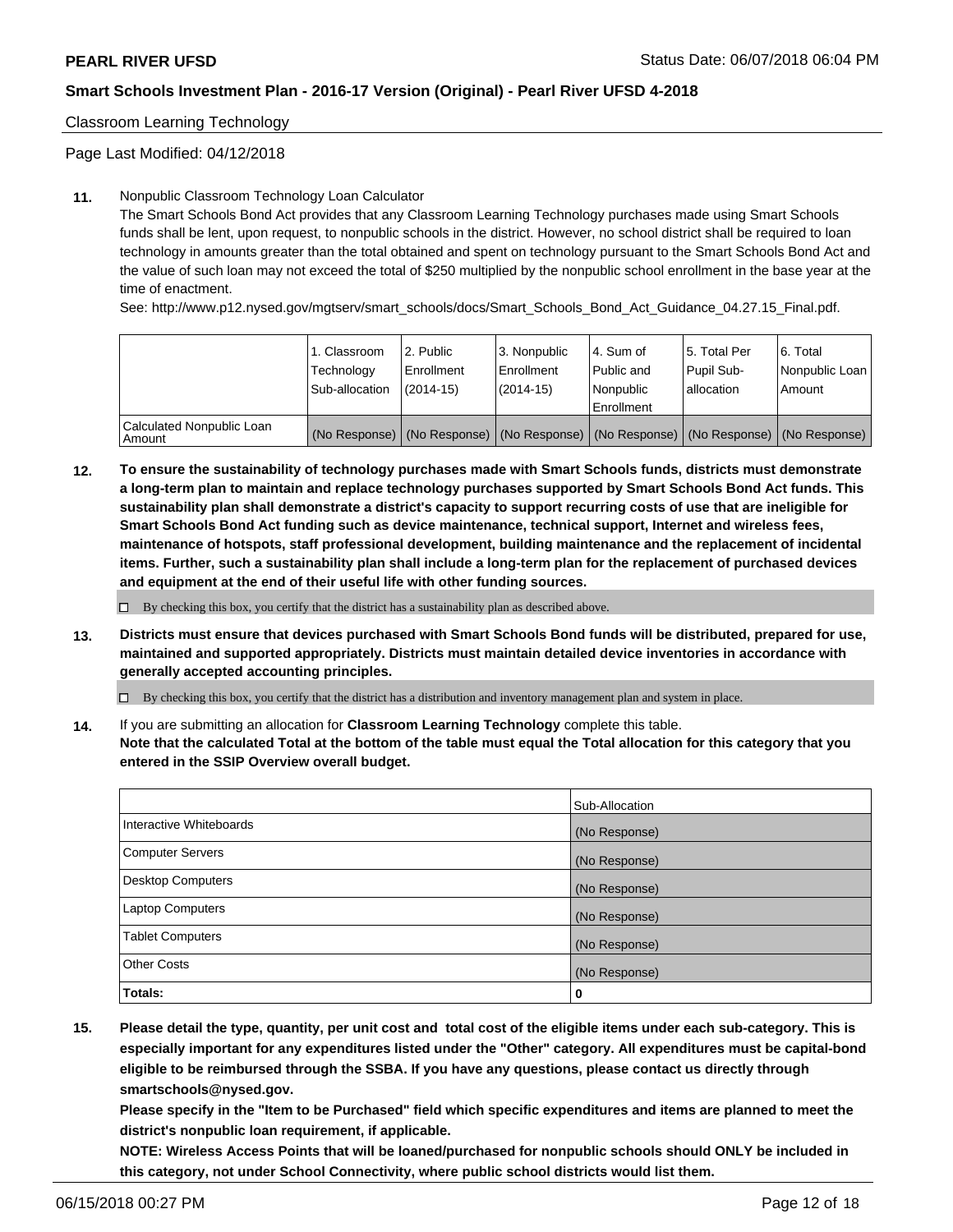Classroom Learning Technology

Page Last Modified: 04/12/2018

| (No Response)                    | (No Response)          | (No Response) | (No Response) | (No Response)     |
|----------------------------------|------------------------|---------------|---------------|-------------------|
| each type.                       |                        |               |               |                   |
| Repeat to add another item under |                        |               |               |                   |
| type.                            |                        |               |               |                   |
| Select the allowable expenditure | I Item to be Purchased | Quantity      | Cost per Item | <b>Total Cost</b> |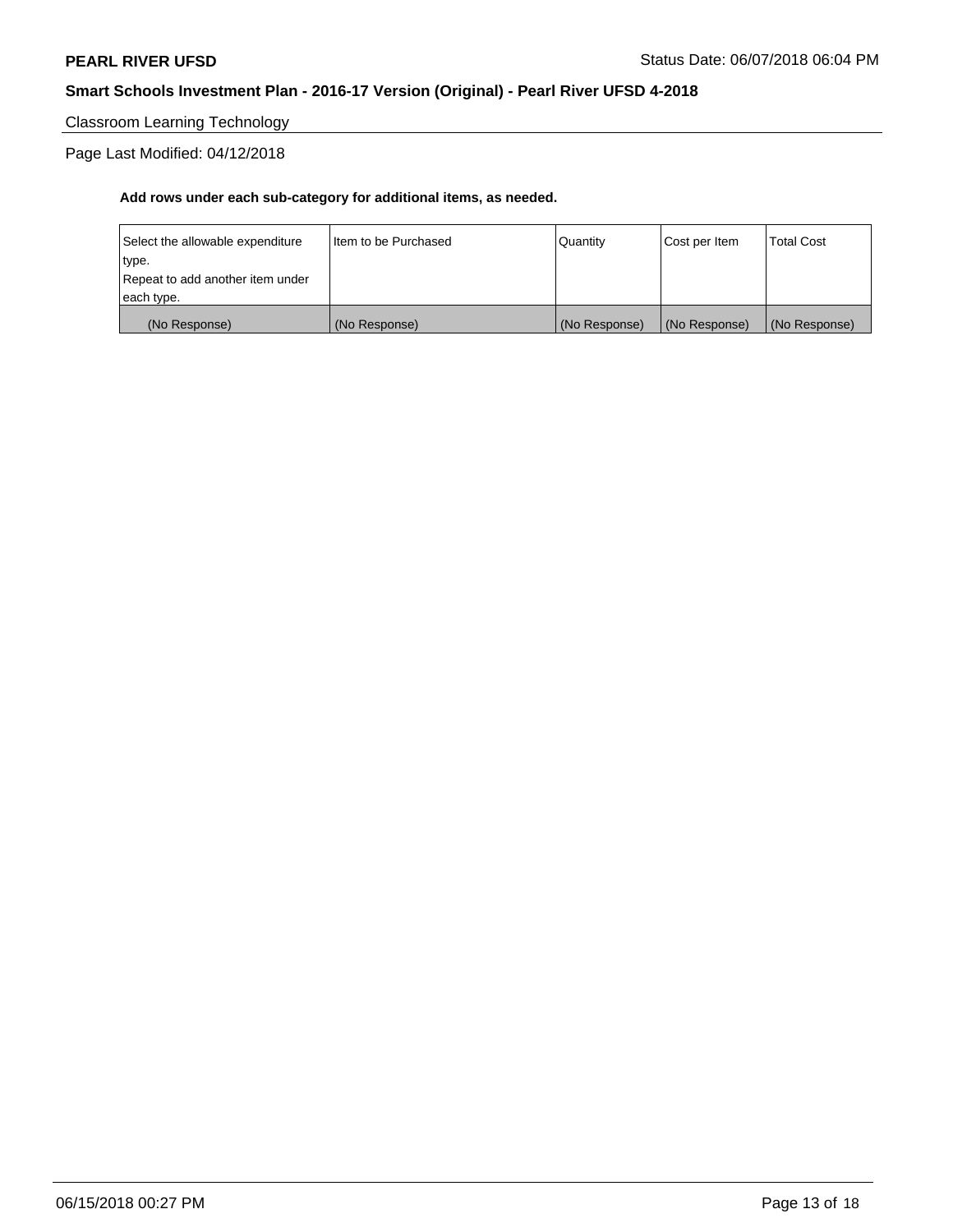#### Pre-Kindergarten Classrooms

Page Last Modified: 04/12/2018

**1. Provide information regarding how and where the district is currently serving pre-kindergarten students and justify the need for additional space with enrollment projections over 3 years.**

(No Response)

- **2. Describe the district's plan to construct, enhance or modernize education facilities to accommodate prekindergarten programs. Such plans must include:**
	- **Specific descriptions of what the district intends to do to each space;**
	- **An affirmation that pre-kindergarten classrooms will contain a minimum of 900 square feet per classroom;**
	- **The number of classrooms involved;**
	- **The approximate construction costs per classroom; and**
	- **Confirmation that the space is district-owned or has a long-term lease that exceeds the probable useful life of the improvements.**

(No Response)

**3. Smart Schools Bond Act funds may only be used for capital construction costs. Describe the type and amount of additional funds that will be required to support ineligible ongoing costs (e.g. instruction, supplies) associated with any additional pre-kindergarten classrooms that the district plans to add.**

(No Response)

**4. All plans and specifications for the erection, repair, enlargement or remodeling of school buildings in any public school district in the State must be reviewed and approved by the Commissioner. Districts that plan capital projects using their Smart Schools Bond Act funds will undergo a Preliminary Review Process by the Office of Facilities Planning.**

**Please indicate on a separate row each project number given to you by the Office of Facilities Planning.**

| <b>Project Number</b> |  |
|-----------------------|--|
| (No Response)         |  |

**5.** If you have made an allocation for **Pre-Kindergarten Classrooms,** complete this table.

**Note that the calculated Total at the bottom of the table must equal the Total allocation for this category that you entered in the SSIP Overview overall budget.**

|                                          | Sub-Allocation |
|------------------------------------------|----------------|
| Construct Pre-K Classrooms               | (No Response)  |
| Enhance/Modernize Educational Facilities | (No Response)  |
| Other Costs                              | (No Response)  |
| Totals:                                  | 0              |

**6. Please detail the type, quantity, per unit cost and total cost of the eligible items under each sub-category. This is especially important for any expenditures listed under the "Other" category. All expenditures must be capital-bond eligible to be reimbursed through the SSBA. If you have any questions, please contact us directly through smartschools@nysed.gov.**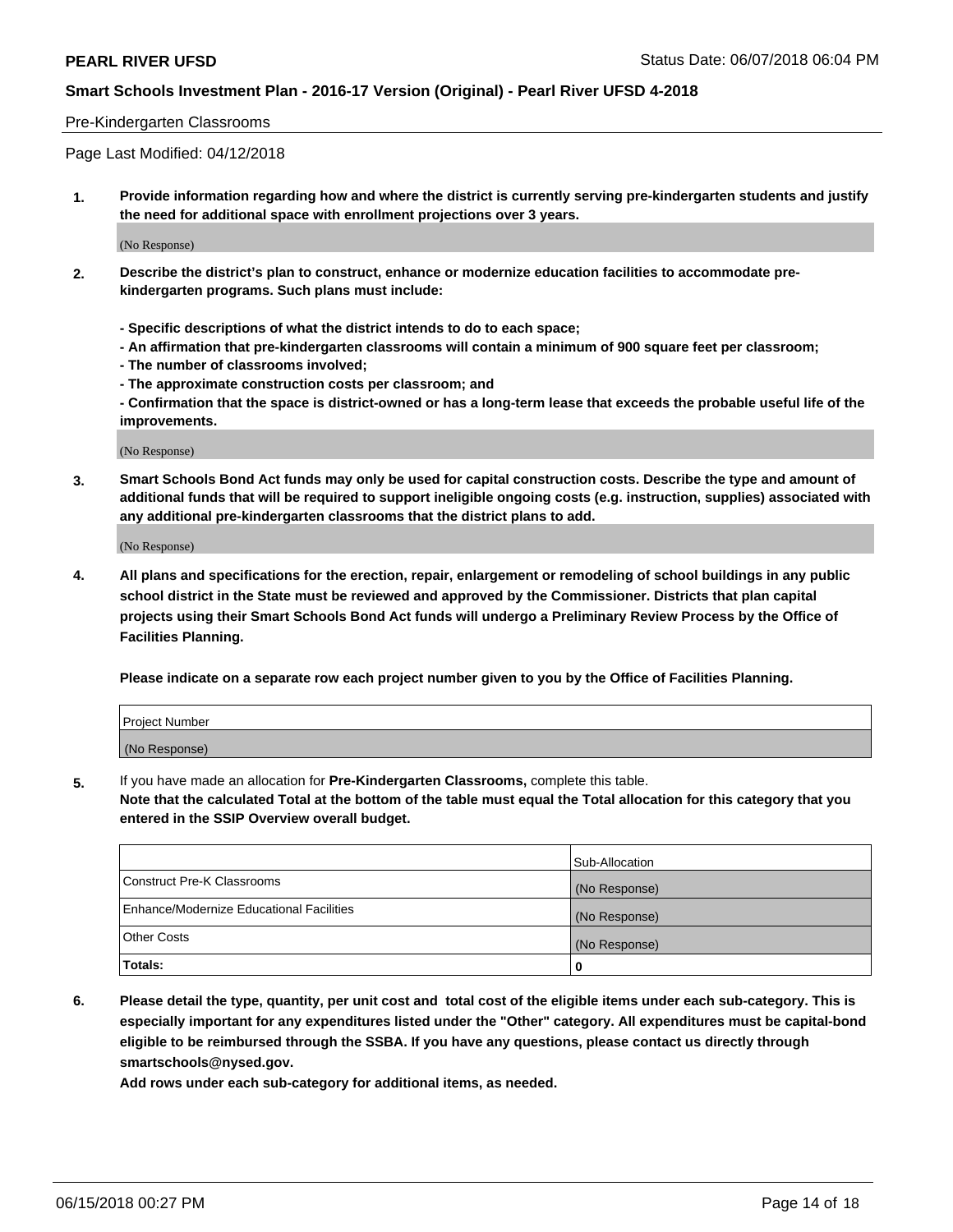## Pre-Kindergarten Classrooms

Page Last Modified: 04/12/2018

| Select the allowable expenditure | Item to be purchased | Quantity      | Cost per Item | <b>Total Cost</b> |
|----------------------------------|----------------------|---------------|---------------|-------------------|
| type.                            |                      |               |               |                   |
| Repeat to add another item under |                      |               |               |                   |
| each type.                       |                      |               |               |                   |
| (No Response)                    | (No Response)        | (No Response) | (No Response) | (No Response)     |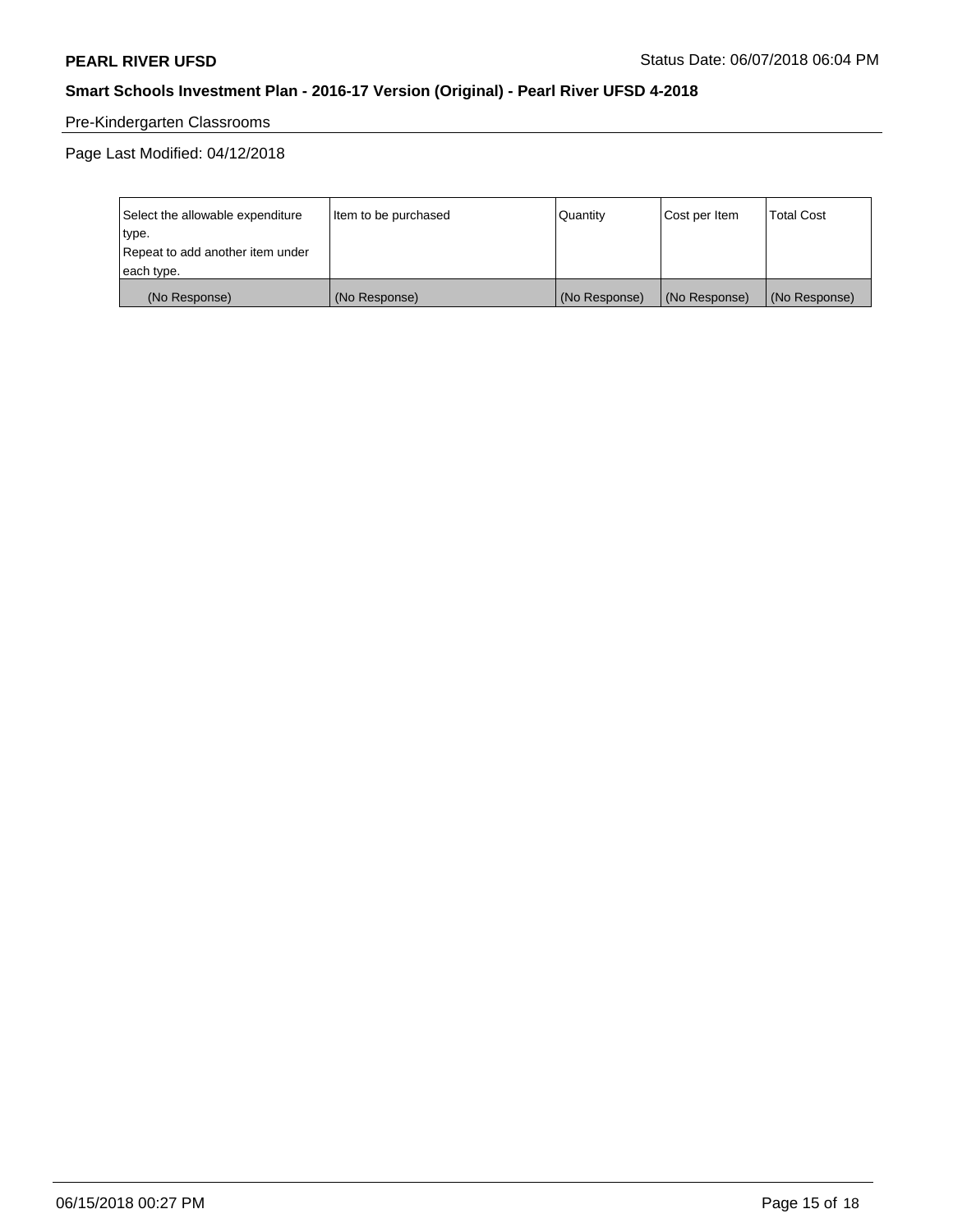Replace Transportable Classrooms

Page Last Modified: 07/08/2016

**1. Describe the district's plan to construct, enhance or modernize education facilities to provide high-quality instructional space by replacing transportable classrooms.**

(No Response)

**2. All plans and specifications for the erection, repair, enlargement or remodeling of school buildings in any public school district in the State must be reviewed and approved by the Commissioner. Districts that plan capital projects using their Smart Schools Bond Act funds will undergo a Preliminary Review Process by the Office of Facilities Planning.**

**Please indicate on a separate row each project number given to you by the Office of Facilities Planning.**

| Project Number |  |
|----------------|--|
| (No Response)  |  |

**3. For large projects that seek to blend Smart Schools Bond Act dollars with other funds, please note that Smart Schools Bond Act funds can be allocated on a pro rata basis depending on the number of new classrooms built that directly replace transportable classroom units.**

**If a district seeks to blend Smart Schools Bond Act dollars with other funds describe below what other funds are being used and what portion of the money will be Smart Schools Bond Act funds.**

(No Response)

**4.** If you have made an allocation for **Replace Transportable Classrooms**, complete this table. **Note that the calculated Total at the bottom of the table must equal the Total allocation for this category that you entered in the SSIP Overview overall budget.**

|                                                | Sub-Allocation |
|------------------------------------------------|----------------|
| Construct New Instructional Space              | (No Response)  |
| Enhance/Modernize Existing Instructional Space | (No Response)  |
| Other Costs                                    | (No Response)  |
| Totals:                                        | 0              |

**5. Please detail the type, quantity, per unit cost and total cost of the eligible items under each sub-category. This is especially important for any expenditures listed under the "Other" category. All expenditures must be capital-bond eligible to be reimbursed through the SSBA. If you have any questions, please contact us directly through smartschools@nysed.gov.**

| Select the allowable expenditure | Item to be purchased | Quantity      | Cost per Item | <b>Total Cost</b> |
|----------------------------------|----------------------|---------------|---------------|-------------------|
| type.                            |                      |               |               |                   |
| Repeat to add another item under |                      |               |               |                   |
| each type.                       |                      |               |               |                   |
| (No Response)                    | (No Response)        | (No Response) | (No Response) | (No Response)     |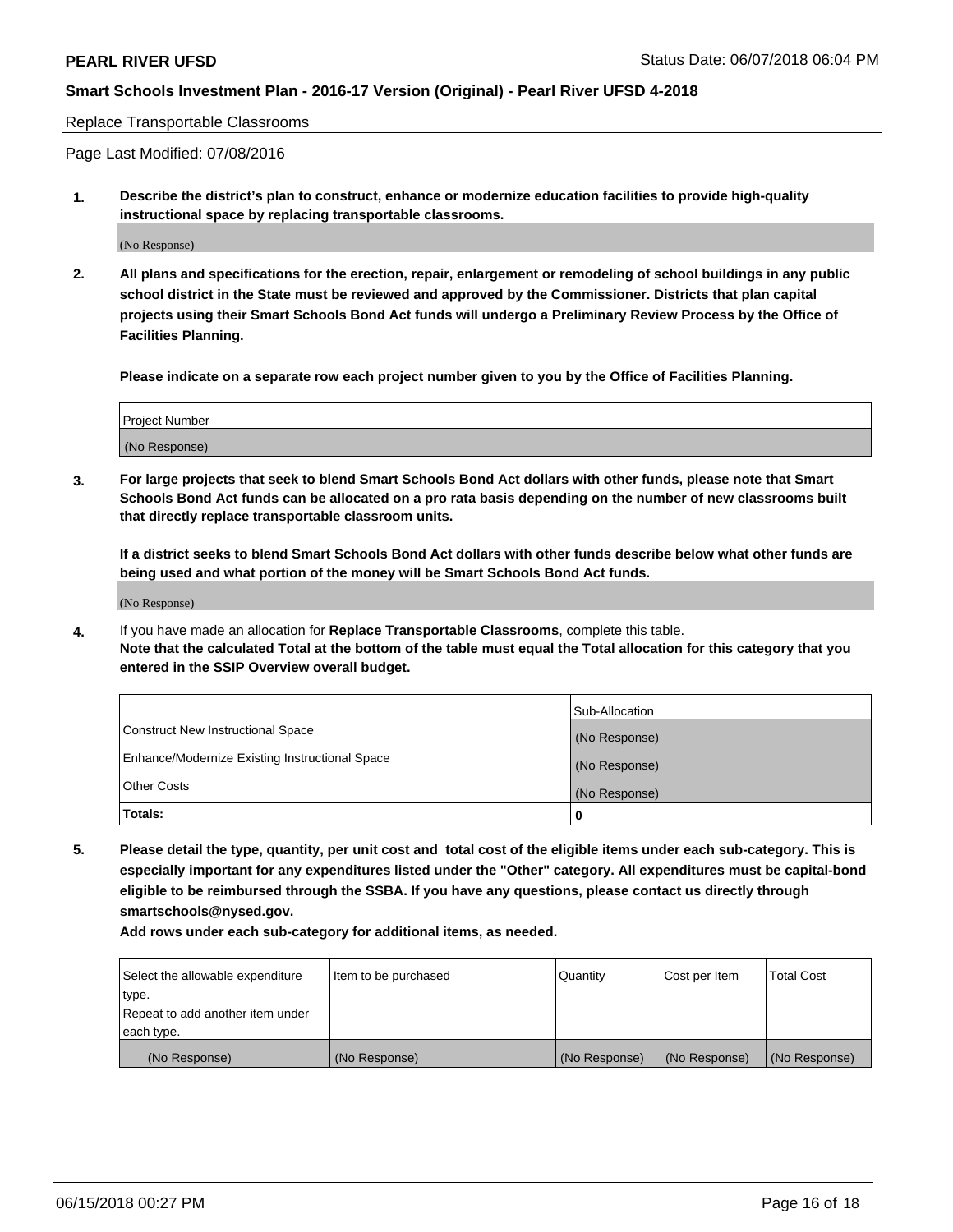#### High-Tech Security Features

Page Last Modified: 07/08/2016

**1. Describe how you intend to use Smart Schools Bond Act funds to install high-tech security features in school buildings and on school campuses.**

(No Response)

**2. All plans and specifications for the erection, repair, enlargement or remodeling of school buildings in any public school district in the State must be reviewed and approved by the Commissioner. Districts that plan capital projects using their Smart Schools Bond Act funds will undergo a Preliminary Review Process by the Office of Facilities Planning.** 

**Please indicate on a separate row each project number given to you by the Office of Facilities Planning.**

| <b>Project Number</b> |  |  |
|-----------------------|--|--|
|                       |  |  |
| (No Response)         |  |  |

- **3. Was your project deemed eligible for streamlined Review?**
	- Yes  $\square$  No
- **4. Include the name and license number of the architect or engineer of record.**

| Name          | License Number |
|---------------|----------------|
| (No Response) | (No Response)  |

**5.** If you have made an allocation for **High-Tech Security Features**, complete this table. **Note that the calculated Total at the bottom of the table must equal the Total allocation for this category that you entered in the SSIP Overview overall budget.**

|                                                      | Sub-Allocation |
|------------------------------------------------------|----------------|
| Capital-Intensive Security Project (Standard Review) | (No Response)  |
| <b>Electronic Security System</b>                    | (No Response)  |
| <b>Entry Control System</b>                          | (No Response)  |
| Approved Door Hardening Project                      | (No Response)  |
| <b>Other Costs</b>                                   | (No Response)  |
| Totals:                                              | 0              |

**6. Please detail the type, quantity, per unit cost and total cost of the eligible items under each sub-category. This is especially important for any expenditures listed under the "Other" category. All expenditures must be capital-bond eligible to be reimbursed through the SSBA. If you have any questions, please contact us directly through smartschools@nysed.gov.**

| Select the allowable expenditure | Item to be purchased | Quantity      | Cost per Item | <b>Total Cost</b> |
|----------------------------------|----------------------|---------------|---------------|-------------------|
| type.                            |                      |               |               |                   |
| Repeat to add another item under |                      |               |               |                   |
| each type.                       |                      |               |               |                   |
| (No Response)                    | (No Response)        | (No Response) | (No Response) | (No Response)     |